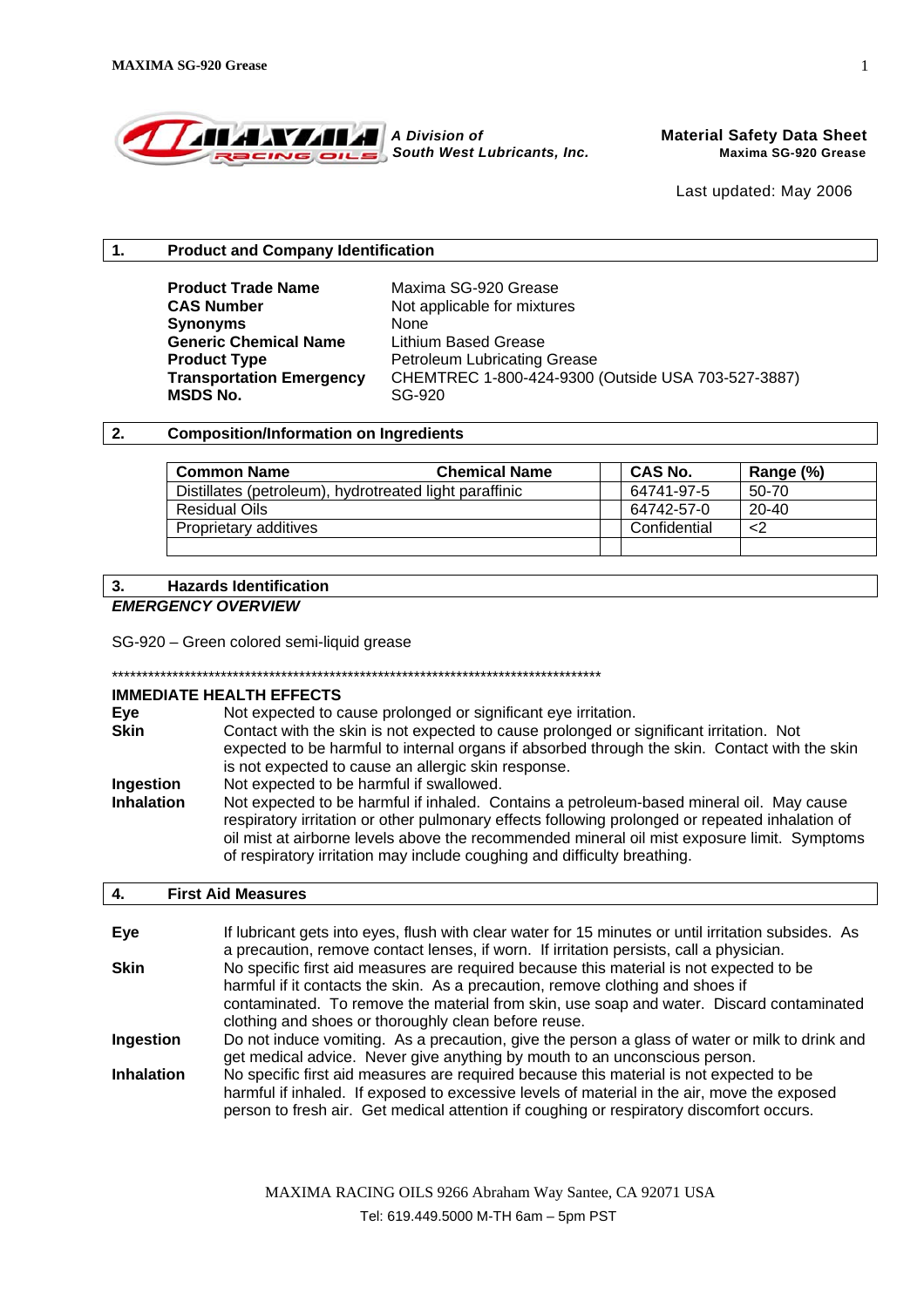| <b>ALLANTAR A Division of</b><br>Racing oils South West Lubricants, Inc. |  |
|--------------------------------------------------------------------------|--|
|--------------------------------------------------------------------------|--|

**Material Safety Data Sheet**  *South West Lubricants, Inc.* **Maxima SG-920 Grease**

Last updated: May 2006

| 5.<br><b>Fire Fighting Measures</b>                                                                                                                                                                                                                                                                                                                                                                                                                                                                                                                                                                                                                                                                                                                                                                                                                            |                                                                                                                                                                                                                                                                                                                                                              |                 |                                                                                          |  |
|----------------------------------------------------------------------------------------------------------------------------------------------------------------------------------------------------------------------------------------------------------------------------------------------------------------------------------------------------------------------------------------------------------------------------------------------------------------------------------------------------------------------------------------------------------------------------------------------------------------------------------------------------------------------------------------------------------------------------------------------------------------------------------------------------------------------------------------------------------------|--------------------------------------------------------------------------------------------------------------------------------------------------------------------------------------------------------------------------------------------------------------------------------------------------------------------------------------------------------------|-----------------|------------------------------------------------------------------------------------------|--|
| <b>FIRE CLASSIFICATION:</b><br>OSHA Classification (29 CFR 1910.1200): Not classified by OSHA as flammable or combustible.                                                                                                                                                                                                                                                                                                                                                                                                                                                                                                                                                                                                                                                                                                                                     |                                                                                                                                                                                                                                                                                                                                                              |                 |                                                                                          |  |
| <b>NFPA RATINGS</b>                                                                                                                                                                                                                                                                                                                                                                                                                                                                                                                                                                                                                                                                                                                                                                                                                                            | Health: 1                                                                                                                                                                                                                                                                                                                                                    | Flammability: 1 | Reactivity: 0                                                                            |  |
| <b>FLAMMABLE PROPERTIES:</b><br><b>Flash Point</b><br><b>Autoignition</b>                                                                                                                                                                                                                                                                                                                                                                                                                                                                                                                                                                                                                                                                                                                                                                                      | (Cleveland Open Cup) 435°F (224°C) (Min)<br>Greater than 450°F (232°C)<br>Flammability (Explosive) Limits (% by volume in air) Lower: NA Upper: NA                                                                                                                                                                                                           |                 |                                                                                          |  |
| <b>EXTINGUISHING MEDIA</b>                                                                                                                                                                                                                                                                                                                                                                                                                                                                                                                                                                                                                                                                                                                                                                                                                                     | Use water fog, foam, dry chemical or carbon dioxide (CO2) to extinguish<br>flames. Use water to keep fire-exposed containers cool. If a leak or spill has<br>not ignited, use water spray to disperse the vapors and to provide protection<br>for persons attempting to stop a leak. Minimize breathing of gases, vapor,<br>fumes or decomposition products. |                 |                                                                                          |  |
| <b>PROTECTION OF FIRE FIGHTERS:</b>                                                                                                                                                                                                                                                                                                                                                                                                                                                                                                                                                                                                                                                                                                                                                                                                                            |                                                                                                                                                                                                                                                                                                                                                              |                 |                                                                                          |  |
| <b>Fire Fighting Instructions</b>                                                                                                                                                                                                                                                                                                                                                                                                                                                                                                                                                                                                                                                                                                                                                                                                                              | This material will burn although it is not easily ignited. For fires involving this<br>material, do not enter any enclosed or confined fire space without proper<br>protective equipment, including self-contained breathing apparatus.                                                                                                                      |                 |                                                                                          |  |
| <b>Combustion Products</b>                                                                                                                                                                                                                                                                                                                                                                                                                                                                                                                                                                                                                                                                                                                                                                                                                                     | Highly dependent on combustion conditions. A complex mixture of airborne<br>solids, liquids, and gases including carbon monoxide, carbon dioxide, and<br>unidentified organic compounds will be evolved when this material undergoes<br>combustion.                                                                                                          |                 |                                                                                          |  |
| <b>Accidental Release Measures</b><br>6.                                                                                                                                                                                                                                                                                                                                                                                                                                                                                                                                                                                                                                                                                                                                                                                                                       |                                                                                                                                                                                                                                                                                                                                                              |                 |                                                                                          |  |
| <b>Protective Measures</b><br>Eliminate all sources of ignition in vicinity of spilled material.<br>Stop the source of the release if you can do it without risk. Contain release<br><b>Spill Management</b><br>to prevent further contamination of soil, surface water or groundwater. Clean<br>up spill as soon as possible, observing precautions in Exposure<br>Controls/Personal Protection. Use appropriate techniques such as applying<br>non-combustible absorbent materials or pumping. Where feasible and<br>appropriate, remove contaminated soil. Place contaminated materials in<br>disposable containers and dispose of in a manner consistent with applicable<br>regulations.<br><b>Reporting</b><br>Report spills to local authorities and/or the U.S. Coast Guard's National<br>Response Center at (800) 424-8802 as appropriate or required. |                                                                                                                                                                                                                                                                                                                                                              |                 |                                                                                          |  |
| 7.<br><b>Handling and Storage</b>                                                                                                                                                                                                                                                                                                                                                                                                                                                                                                                                                                                                                                                                                                                                                                                                                              |                                                                                                                                                                                                                                                                                                                                                              |                 |                                                                                          |  |
| <b>Handling</b>                                                                                                                                                                                                                                                                                                                                                                                                                                                                                                                                                                                                                                                                                                                                                                                                                                                |                                                                                                                                                                                                                                                                                                                                                              |                 | Avoid contaminating soil or releasing this material into sewage and drainage systems and |  |

after handling.

bodies of water. Wear recommended protective equipment. Practice good personal hygiene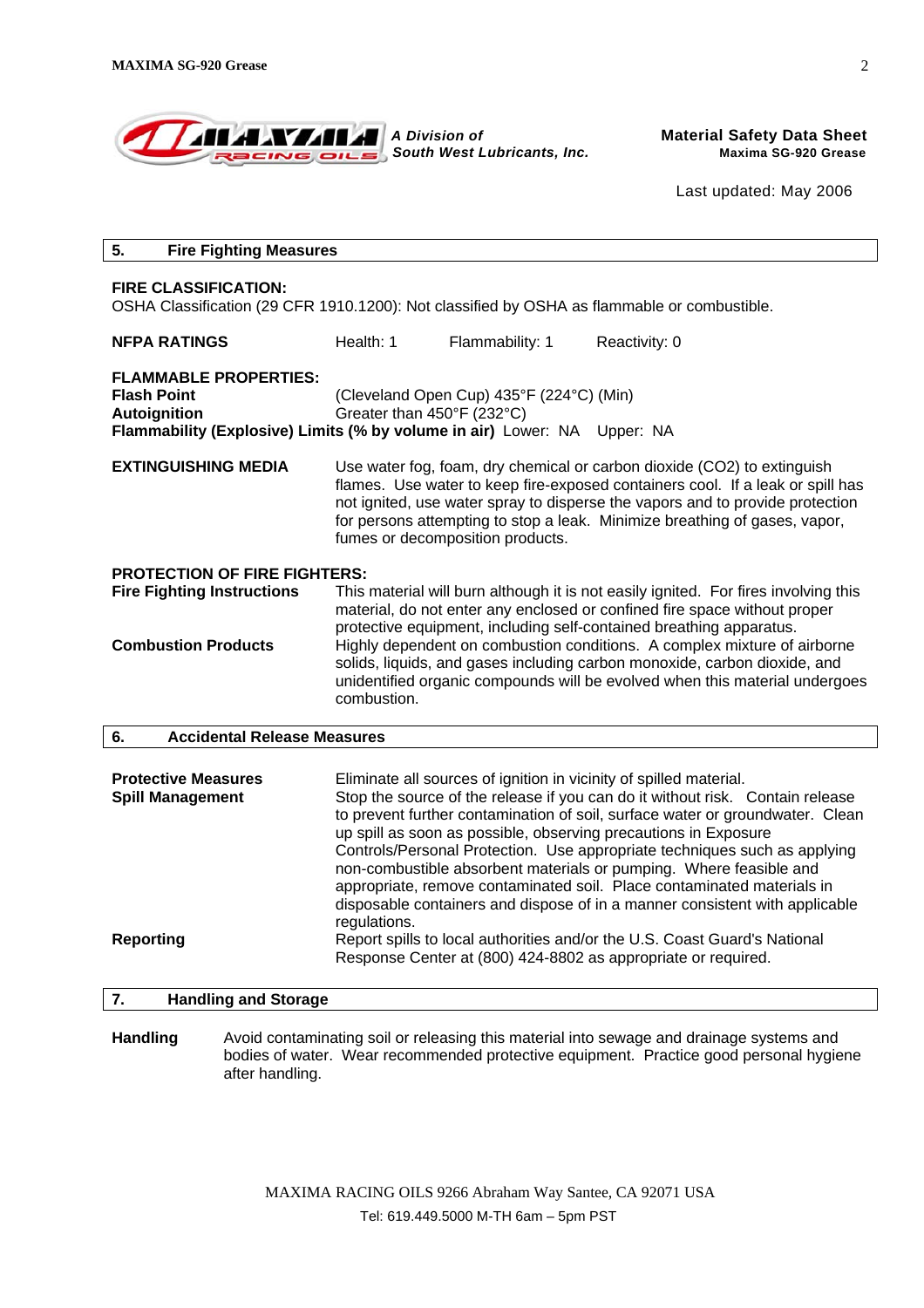

**Storage** Store in closed containers of proper construction. Store away from sources of ignition and in areas of good ventilation. Empty containers retain product residue (solid, liquid, and/or vapor) and can be dangerous. Empty containers should be completely drained, properly closed, and promptly returned to a drum reconditioner or disposed of properly.

| 8.<br><b>Exposure Controls/Personal Protection</b> |                                                                                                                                                                                                                         |  |  |  |
|----------------------------------------------------|-------------------------------------------------------------------------------------------------------------------------------------------------------------------------------------------------------------------------|--|--|--|
| <b>Exposure Limits</b>                             | TLV = $5 \text{ mg/m}^3$ as oil mist                                                                                                                                                                                    |  |  |  |
| <b>Ventilation</b>                                 | Use in areas of adequate ventilation. Use mechanical exhaust to control vapors or<br>mists.                                                                                                                             |  |  |  |
| <b>Gloves</b>                                      | Use nitrile or neoprene gloves.                                                                                                                                                                                         |  |  |  |
| <b>Eye Protection</b>                              | Safety glasses, goggles or face shield are recommended.                                                                                                                                                                 |  |  |  |
| <b>Respiratory</b>                                 | Use NIOSH/MSHA approved respirator with organic vapor cartridge and dust/mist<br>cartridge is recommended if exposure limit is exceeded. Self-contained breathing<br>apparatus is recommended for confined space entry. |  |  |  |
| Clothing                                           | Long sleeve shirt and apron when potential for skin contact. Wear neoprene or nitrile<br>rubber boots when necessary to avoid contaminating shoes.                                                                      |  |  |  |

## **9. Physical and Chemical Properties**

| <b>Appearance and Odor</b><br>рH | Green, slight citrus scent<br>NA.           |
|----------------------------------|---------------------------------------------|
| <b>Vapor Pressure</b>            | $<$ 0.01 mmHg @ 100°F                       |
| Vapor Density (Air = 1)          | >5                                          |
| <b>Boiling Point</b>             | $>500^{\circ}$ F ( $>260^{\circ}$ C)        |
| <b>Solubility</b>                | Soluble in hydrocarbons; insoluble in water |
| <b>Freezing Point</b>            | NA.                                         |
| <b>Melting Point</b>             | NA.                                         |
| <b>Specific Gravity</b>          | $0.90 \& 60^{\circ}F (15.5^{\circ}C)$       |
| <b>Volatile Organic</b>          |                                             |
| <b>Compounds (VOC)</b>           | ND                                          |
| <b>Viscosity</b>                 | ND.                                         |

## **10. Stability and Reactivity Data**

**Chemical Stability** This material is considered stable under normal ambient and anticipated storage and handling conditions of temperature and pressure.

**Incompatibility With Other Materials** May react with strong oxidizing agents, such as chlorates, nitrates, peroxides, etc.

**Hazardous Decomposition Products** None known (None expected)

Hazardous Polymerization **Hazardous polymerization will not occur.** 

MAXIMA RACING OILS 9266 Abraham Way Santee, CA 92071 USA

Tel: 619.449.5000 M-TH 6am – 5pm PST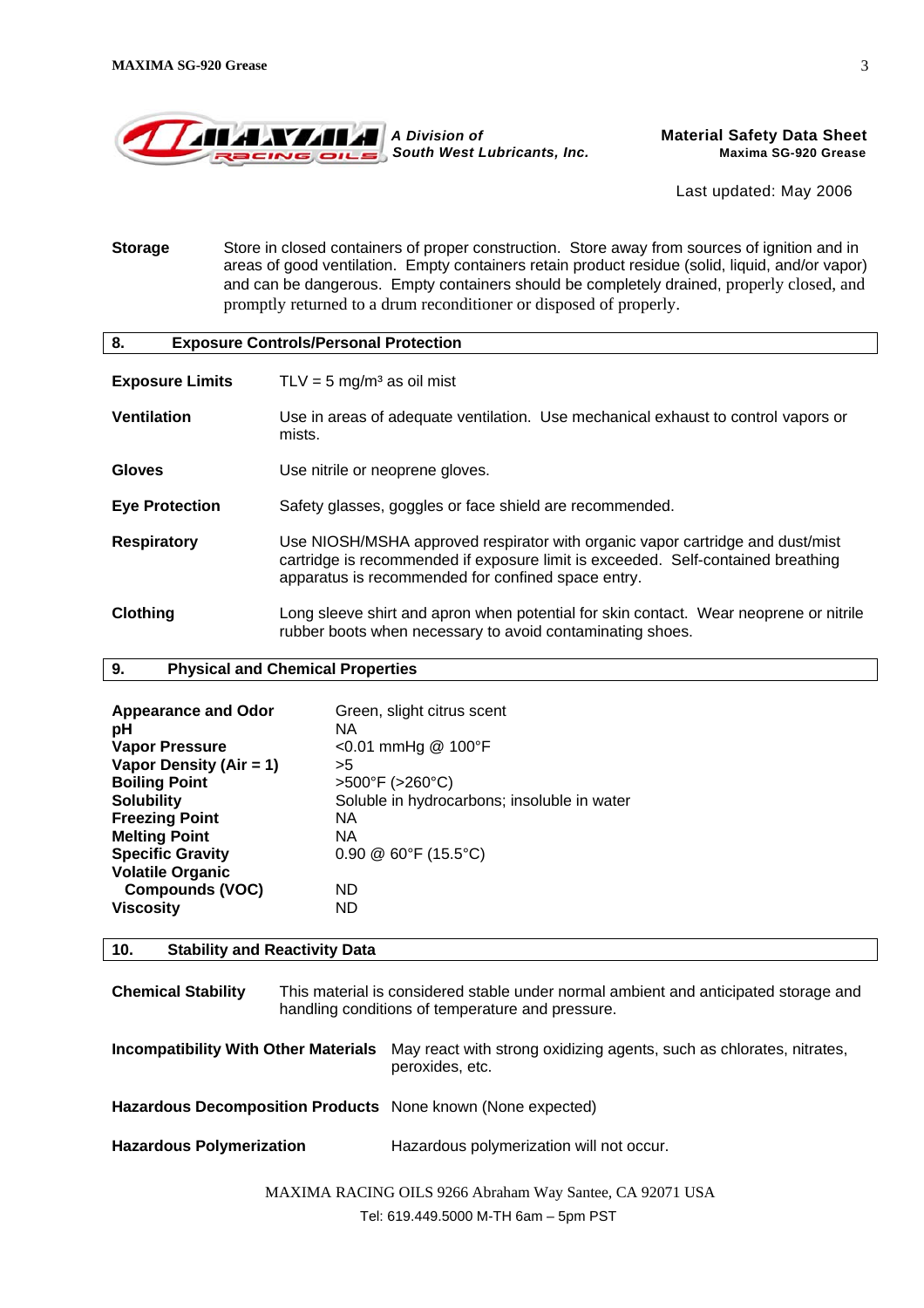

| 11.                               | <b>Toxicological Information</b>                                                                                                                          |  |  |
|-----------------------------------|-----------------------------------------------------------------------------------------------------------------------------------------------------------|--|--|
| <b>Eye Irritation</b>             | Not expected to cause eye irritation                                                                                                                      |  |  |
| <b>Skin Irritation</b>            | Not expected to be a primary skin irritant. Prolonged or repetitive contact may cause<br><i>irritation.</i>                                               |  |  |
| <b>Acute Oral Toxicity</b>        | Swallowing material may cause irritation of the gastrointestinal lining, nausea,<br>vomiting, diarrhea and abdominal pain.                                |  |  |
| Carcinogenic                      | This material has not been identified as a carcinogen by NTP, IARC or OSHA.                                                                               |  |  |
| <b>Genetic Toxicity</b>           | This product gave negative results in the following mutagenicity assays:<br>Microbial/Microsome Reverse Mutation Assay.                                   |  |  |
| ADDITIONAL TOXICOLOGY INFORMATION | This product contains petroleum base oils which may be refined by various processes<br>including severe solvent extraction severe hydrocracking or severe |  |  |

including severe solvent extraction, severe hydrocracking or severe hydrotreating. None of the oils requires a cancer warning under the OSHA Hazard Communication Standard (29 CFR 1910.1200). These oils have not been listed in the National Toxicology Program (NTP) Annual Report nor have they been classified by the International Agency for Research on Cancer (IARC) as; carcinogenic to humans (Group 1), probably carcinogenic to humans (Group 2A), or possibly carcinogenic to humans (Group 2B).

# **12. Ecological Information**

This material is expected to have adverse affects on marine and plant life. Spills may contaminate drinking water. This material is not expected to be readily biodegradable.

#### **13. Disposal Considerations**

**Disposal** Oil collection services are available for used oil recycling or disposal. Place contaminated materials in containers and dispose of in a manner consistent with applicable regulations. Consult federal, state and local regulations regarding disposal methods. Do not contaminate oil with solvents or other chemicals.

#### **14. Transport Information**

The description shown may not apply to all shipping situations. Consult 49CFR, or appropriate Dangerous Goods Regulations, for additional description requirements (e.g., technical name) and mode-specific or quantity-specific shipping requirements.

| NOT REGULATED AS A HAZARDOUS MATERIAL FOR |
|-------------------------------------------|
| <b>TRANSPORTATION UNDER 49 CFR</b>        |
| NOT APPLICABLE                            |
| NOT APPLICABLE                            |
| NOT APPLICABLE                            |
|                                           |

MAXIMA RACING OILS 9266 Abraham Way Santee, CA 92071 USA Tel: 619.449.5000 M-TH 6am – 5pm PST